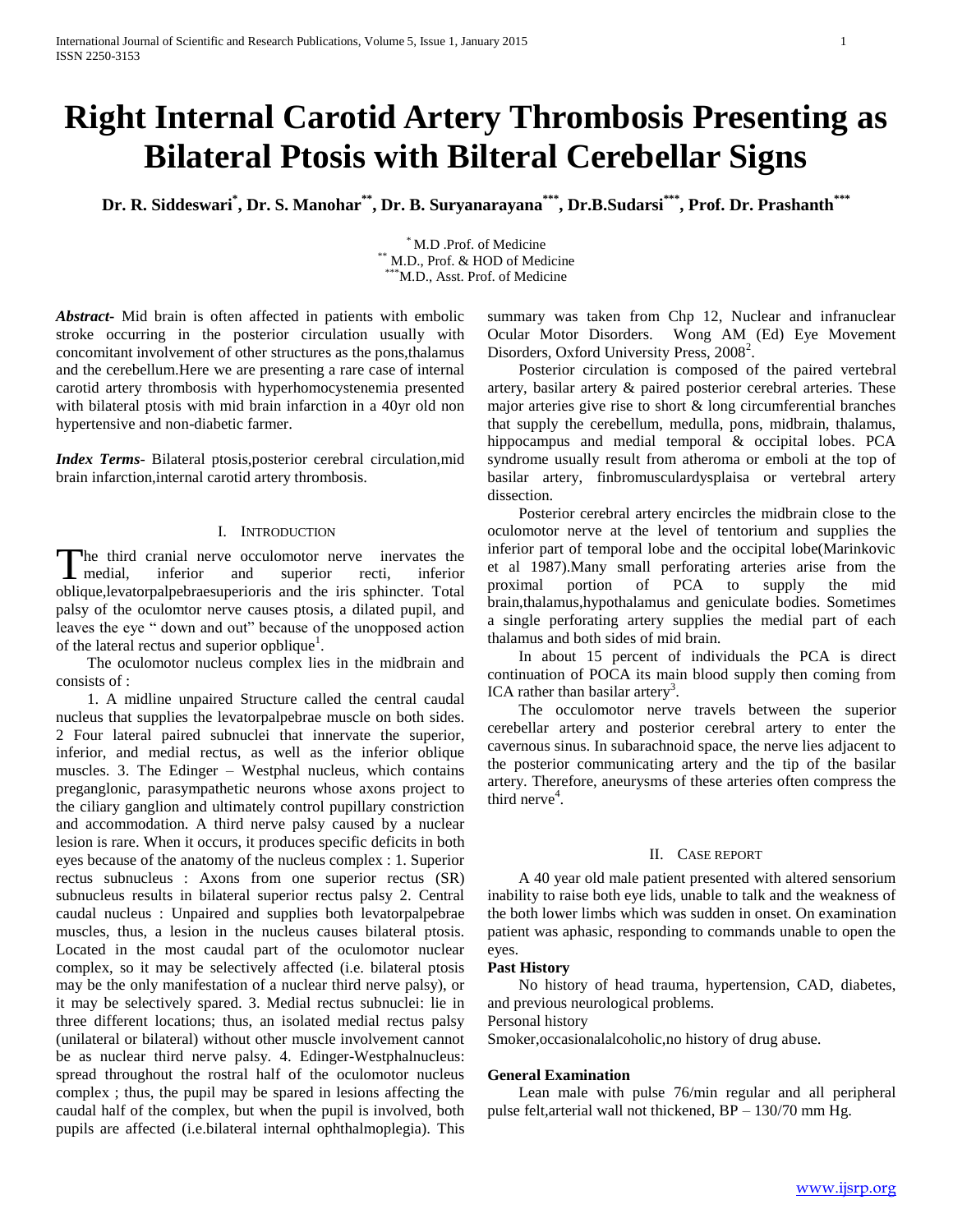Patient was aphasic, responding to commands unable to open the eyes.

# **Neurological examination**

 Bilateral Ptosis bilateral dilated fixed pupils with eye balls deviated down wards and out ward,fundus is normal.All other cranial nerves are normal. Motor system examination – bulk normal,hypotonia in all four limbs, power 3/5 in all limbs, corneal conjunctival reflexes not elicitable, all other superficial reflexes present. Deep tendon reflexes 2 + no involvuntary movements,co-ordination and sensory system could not be examined. No meningeal signs ,skull and spine normal.Patient managed conservatively,hissensorium,speechimproved,past pointing ataxia and ptosis are still persisting.After 4 weeks of treatment,power improved 3/5 in all limbs. Patient was able to stand and sit with support.Tone increased in all limbs.Patient was swaying eitherside on standing and sitting with support.Bilateral cerebellar signs like past pointing,heel knee test,truncal ataxia are present.Rombergs couldn't be tested.

# **Investigations**

 **Complete Blood Picture**: Hb:13.3,Wbc:6400, Neutrophils:63, Lymphocytes:32, Monocytes:3, Eosinophils:2, Platelets:adequate, ESR:30, RBS:90,Serum urea:20,Serum creatinine:1, Serum electrolytes:Sodium:138, Potassium:3.6

 **Complete Urine Examination :** Albumin:nil, Sugar:nil, Bile salts, Bile Pigments :nil, 1to 2 epithelial cells/hpf, 10 to 20 pus cells/hpf, HIV and HBSAG negative, PT , Test:15 sec, Control:14 sec, INR:1.1, Lipid Profile -Total cholesterol:135, Hdl:23, Ldl:98, Vldl:14, Triglycerides:69, Ultrasound Abdomen:normal study, ECG:WNL, 2D ECHO:no rwma,EF:60, Good LV systolic function, Grade1 diastolic function, Good RV function, Normal valves, Normal sized chambers, No pericadial effusion/clot/vegetation, **Carotid Doppler**:**Thrombosis involving right ICA,CCA,and Proximal ECA, Serum Homocysteine Levels :21.87(3.7 to13.9micromol/litre),**Protein c,protein s,antiphospholipid antibody,factor mutations,factor 1X factor X are normal.

 **CTScan Brain:Ill definedhypodensities in bilateral thalami,right high parietal region,bilateral cerebellar hemisheres.**

 **MRI BRAIN:Acute infarcts midbrain, in medial thalami,bilateral cerebellar hemisperes,right temporal ,rightoccipital region.Right CCA, ICA ,ECA thrombosis, MRV:normal study.**

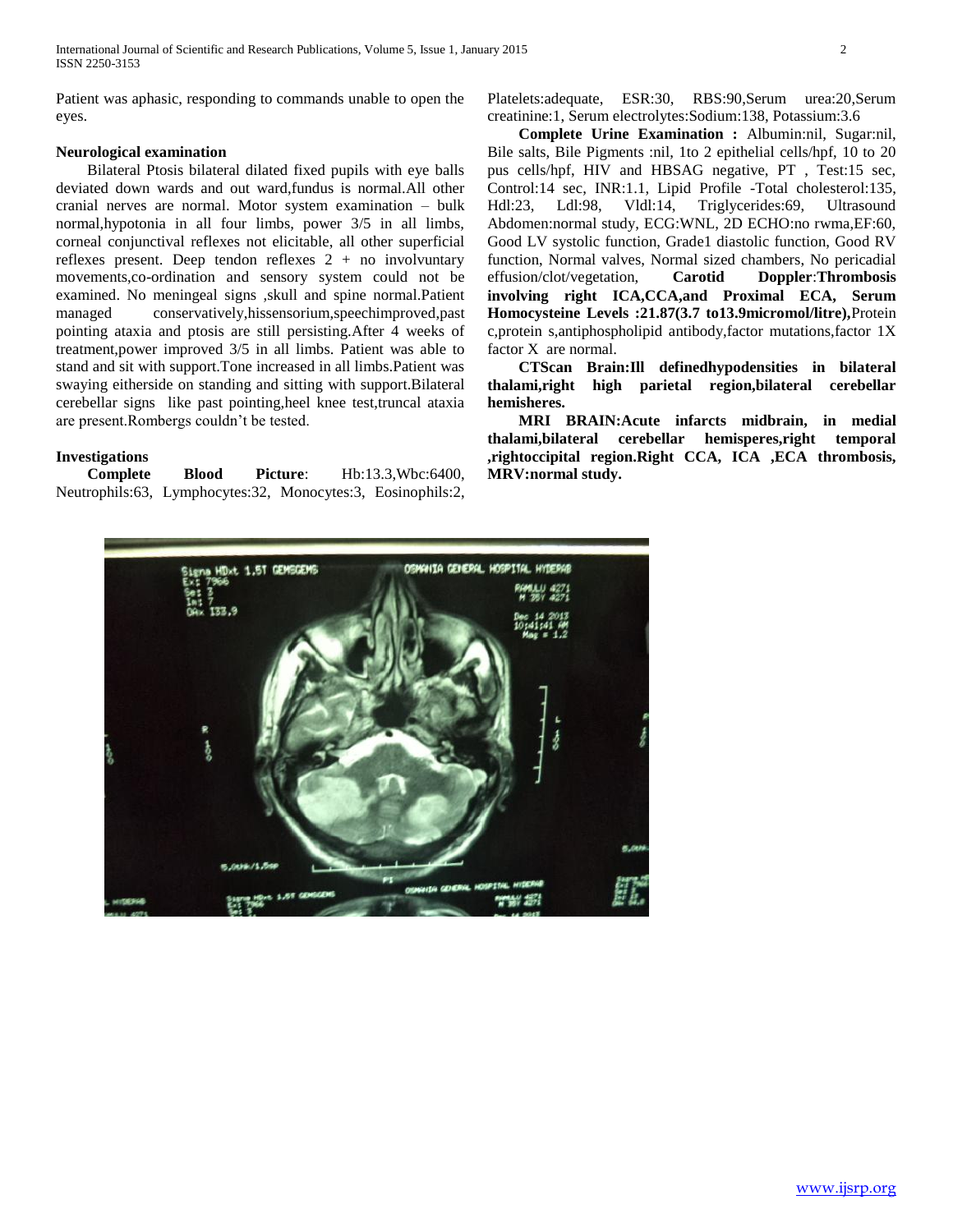International Journal of Scientific and Research Publications, Volume 5, Issue 1, January 2015 3 ISSN 2250-3153

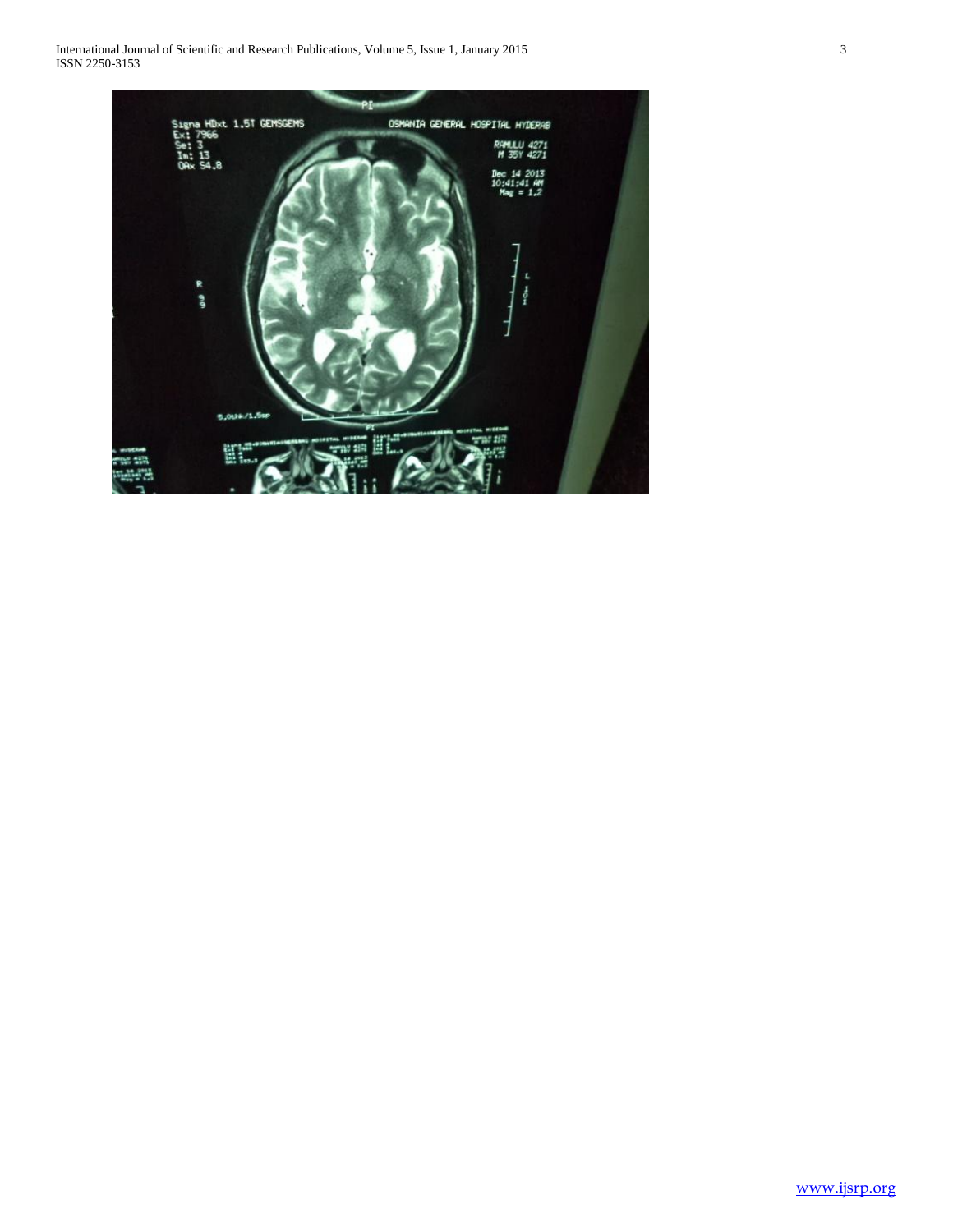



## III. DISCUSSION

 The midbrain is supplied by the posterior cerebral artery (PCA), basilar artery, superior cerebellar artery, and anterior choroidal artery. The midbrain is often affected in patients with embolic stroke occurring in the posterior circulation, usually with the concomitant involvement of other structures, such as the pons, thalamus, and the cerebellum. Infarction limited to the midbrain is rare. The reported prevalence of pure midbrain infarction varies from  $0.7\%$  to  $2.3\%$  <sup> $(5,6)$ </sup>Ptosis could be caused by oculomotor nerve palsy in the patients with midbrain infarction. In several cass, bilateral ptosis showed the clinical characteristics of midbrain infarction  $(7,8)$ .

 The internal carotid artery bifurcates into the anterior cerebral artery and the large middle cerebral artery. Other branches include the ophthalmic artery the posterior communicating artery anterior choroidal artery. The posterior communicating artery (PoCA) passes back to join the first part of the posterior cerebral artery, so contributing to the circle of Willis. Tiny branches supply the adjacent optic chiasm, optic tract, hypothalamus, thalamus, and midbrain<sup>9</sup>.

 The clinical picture of internal carotid occlusion varies depending on whether the cause of ischemia is propagated thrombus, embolism, or low flow. The cortex supplied by the MCA territory is affected most often. With a competent circle of Willis, occlusion may go unnoticed. If the thrombus propagates up the internal carotid artery into the MCA or embolizes it, symptoms are identical to proximal MCA occlusion. Sometimes there is massive infarction fo the entire deep white matter and cortical surface. When the origins of both the ACA and MCA are occluded at the top of the carotid artery, abulia or stupor occurs with hemiplegia. Hemianesthesia, and aphasia or anosognosia. When the PCA arises from the internal carotid artery ( a configuration called a fetal posterior cerebral artery), it may also become occluded and give rise to symptoms referable to its peripheral territory) $10$ .

 We are presenting case of severe bilateral ptosis that occurred with mid brain infarction due to hyperhomocystenemia, right common carotid artery, external carotid artery and right internal carotid artery thrombosis, in which the patient was presented with altered sensorium and unable to open his eyes. On conservative management patient sensorium improved, was able to walk with difficulty but Ptosis is persisting. Patient was on regular follow up. 6 months following presentation also ptosis has not improved at all, but power and cerebellar symptoms have improved. Patient is able to perform activities of daily living and mobility with minimal assistance.He was on lipid lowering drugs